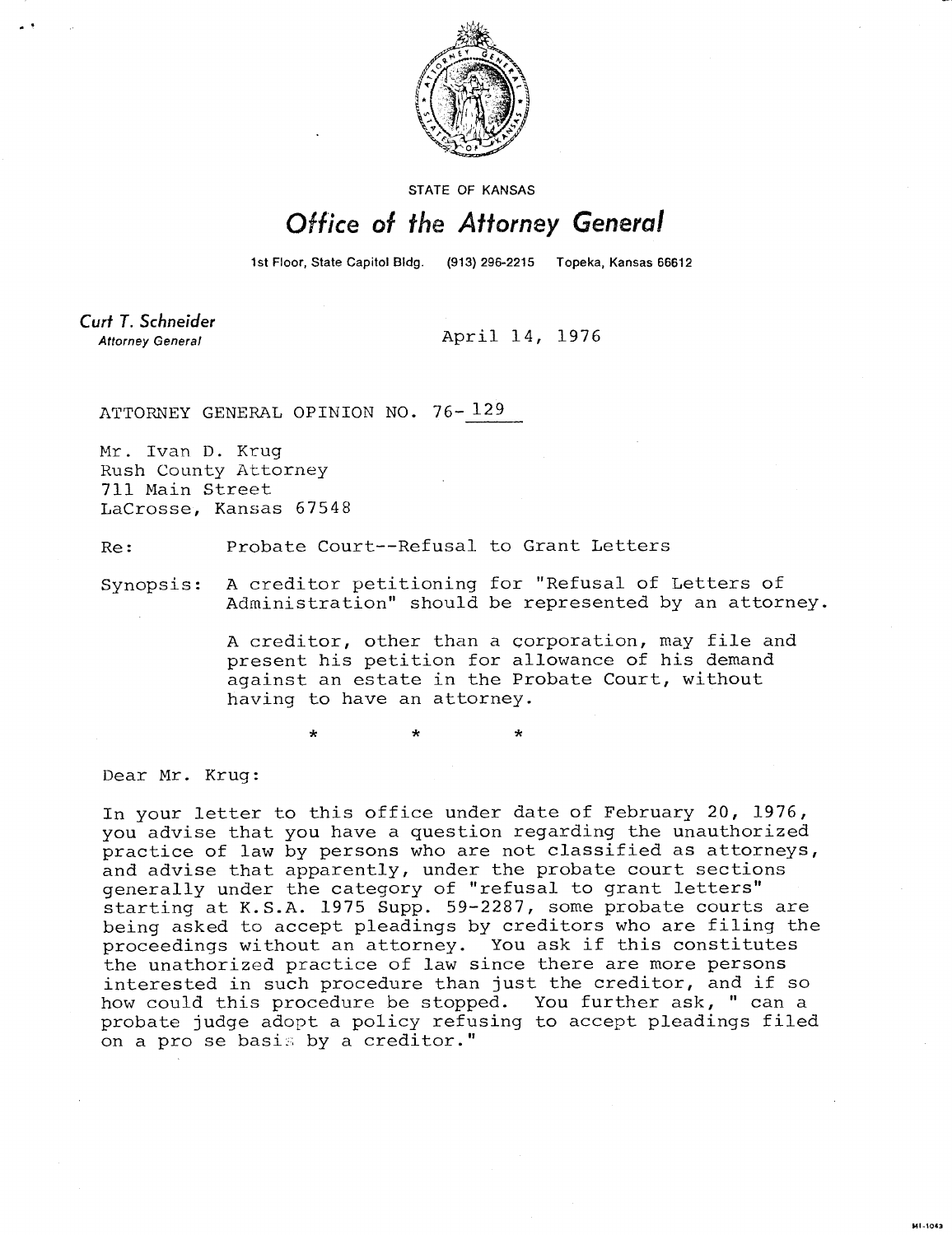Ivan D. Kruq Page Two April 14, 1976

Your inquiry presents two separate and distinct questions:

- 1. May a creditor petitioning for "Refusal of Letters of Administration" upon an estate, pursuant to K.S.A. 59-2287, represent himself, herself, or itself if a corporation, pro se, or must said petitioner be represented by an attorney.
- 2. Must a creditor filing a petition for allowance of his, her or its demand against an estate in the probate court, be represented by an attorney or may said petitioner represent himself, herself or itself if a corporation, pro se.

We will discuss each question separately.

K.S.A. 1975 Supp. 59-2287 was first enacted in 1965 and has been amended several times. The pertinent part of which now reads as follows:

> "(a) The Probate Court in its discretion, may refuse to grant letters in the following cases:  $\ldots$  . (2) When the real and personal estate of the decedent does not exceed two thousand dollars (\$2,000) and there is no widower, widow or unmarried minor children, any creditor of the estate may apply for refusal of letters by giving bond in the sum of not less than the value of the estate. Said bond shall be approved by the Probate Court and conditioned upon the creditor obligating himself or herself to pay, so far as the assets of the estate will permit, the debts of the decedent in the order of their preference, and to distribute the balance, if any, to the persons entitled thereto under the law,  $\cdots$  (b)  $\cdots$  . If the court is satisfied  $\cdots$ that the real and personal estate does not exceed two thousand dollars (\$2,000) when the application is made by a creditor, the court may order that no letters of adminis-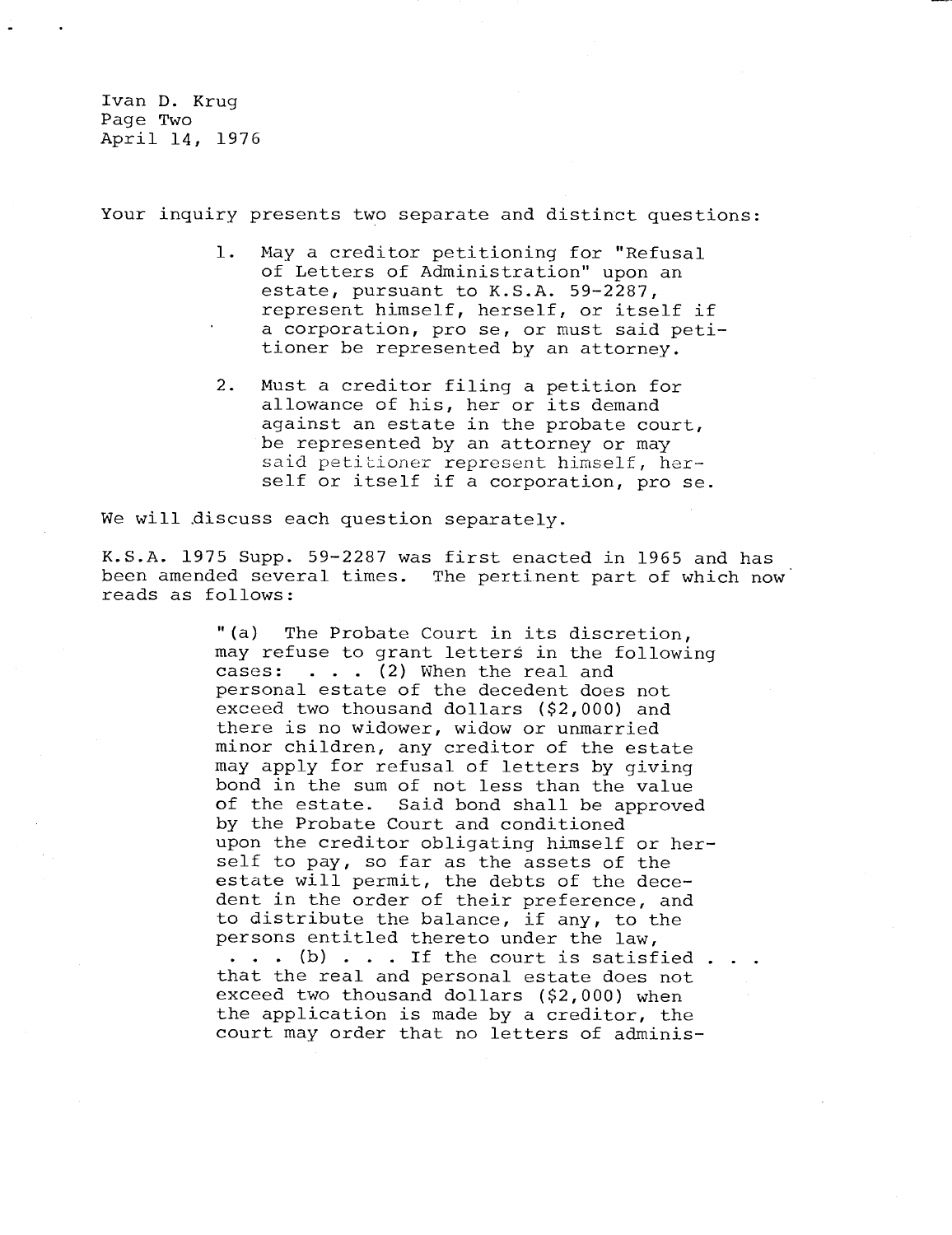Ivan D. Krug Page Three April 14, 1976

tration shall be issued on the estate . . .

After the making of the order, the surviving spouse, or minor children, may collect and sue for all of the personal property belonging to the estate. (c) When the application under this section is made by a surviving spouse, or minor children, notice of the proceeding shall be given pursuant to K.S.A. 1975 Supp. 50-2222.

(d) Whenever it shall be made to appear to the court that further proceedings in the administration of an estate pursuant to this section are unnecessary, and after the payment of Kansas inheritance taxes, if any, the court shall enter an order terminating the administration of such estate. Such. order shall be made without notice unless the court otherwise orders . . .".

This section is silent about the employment of attorneys, or the allowance of an attorney fee, to a petitioning creditor. Subsection (b) provides that after the making of the order, the surviving spouse or minor children may collect and sue for all the personal property belonging to the estate. It does not give a creditor who has given bond as provided in subsection (a)(2) of the section, the right to sue for personal property belonging to the estate. Nor does it require that notice be given upon the application of the creditor for the right to collect the assets of the estate.

This statute has now been in effect, though amended several times, for more than ten years, and we have been unable to find any Kansas court decisions interpreting it, nor have we been able to find any decisions from other jurisdictions interpreting a similar statute.

In 19 A.L.R. 3d, 1104, we find a brief annotation of decisions as to the necessity of executors, administrators, trustees, or other fiduciaries, especially banks and trust companies to be represented by an attorney in administration proceedings in the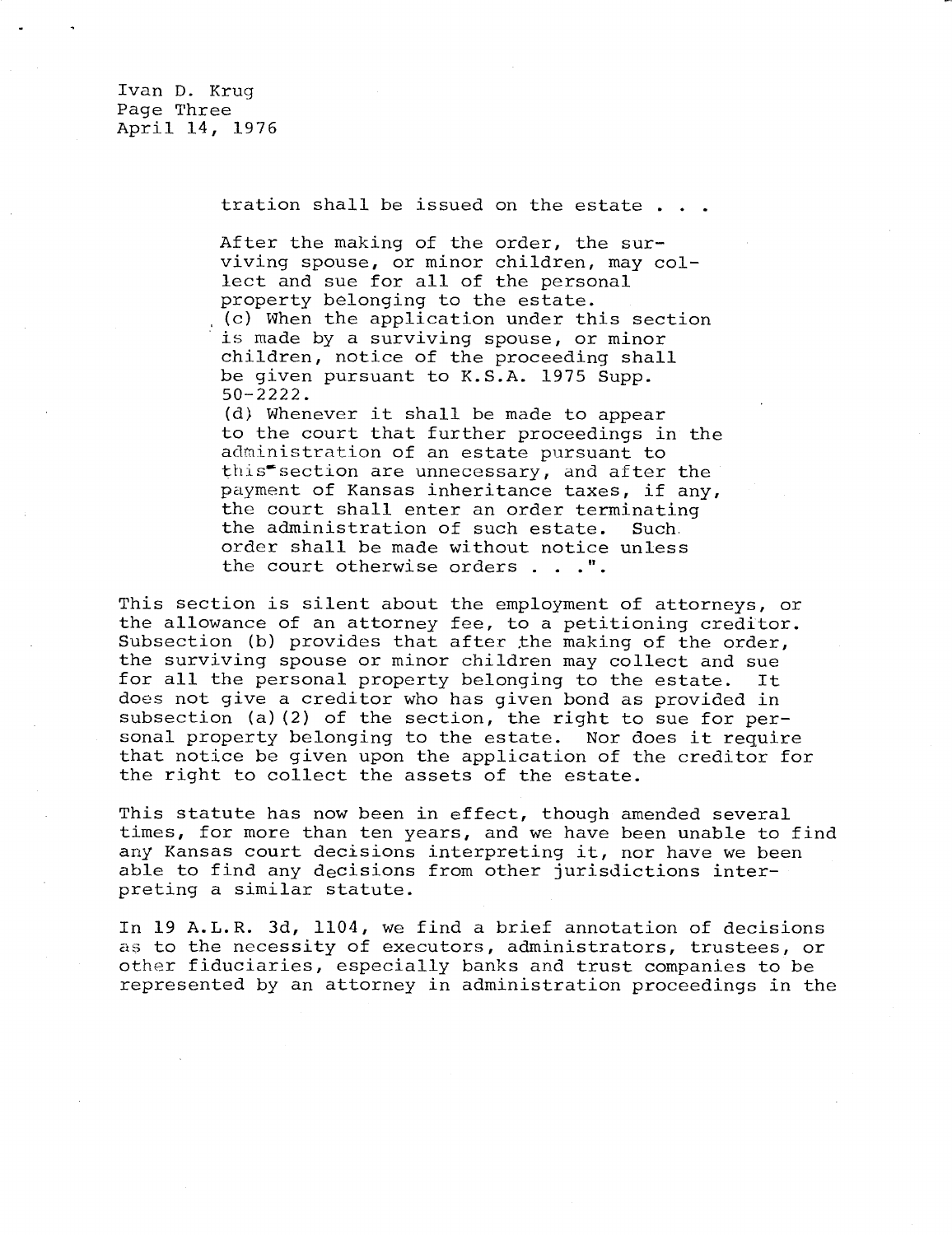Ivan D. Krug Page Four April 14, 1976

probate court. See, State Bar Association v. Connecticut Bank and Trust Co., (1950), 146 Conn. 556, 153 A.2d, 453, 19 A.A.R. 3d, 1105 Par. 3; Frazee v. Citizens Fidelity and Trust Co. (1964 Ky.) 393, S.E. 2d, 778, 19 A.L.R. 3d 1104; Detroit Bar Association v. United Guardian Trust Co. (1958), 282 Mich. 707, 281, S.W. 432, 19 A.L.R. 3d, 1104; State ex rel. Baker v. County Court of Rock County (1965), 29 Wis. 2d, 1, 138 N.W. 2d. 162, Nebr. 116, 271, N.W. 282, 19 A.L.R. 3d, 1106; Grand Rapids Bar Association v. Denkma (1939), 290 Mich. 56, 287 N.W. 377, 19 A.L.R. 3, 1108, Par. 4(b).

Since the petitioning creditor gives a bond in the sum not less than the value of the estate, conditioned that said creditor obligates himself or herself to pay so far as the assets of the estate will permit, the debts of the decedent in the order of their preference and will distribute the balance, if any, to the persons entitled thereto under the law, he like an executor, administrator or a trustee or other fiduciary is representing not only himself, but others, who are or may be interested in the estate, either as creditors, or heirs of the deceased, or both, and in and to a limited extent, stands in the position of an executor, administrator or other fiduciary of an estate, and following the rule laid down in the above cited cases, it is the opinion of this office that a petitioning creditor for "Refusal of Letter of Administration" should be represented by counsel, and that failure to have counsel, and to represent himself or herself pro se constitutes the unauthorized practice of law. You ask how to stop the practice of creditors petitioning for such refusal without counsel. The way to stop it would be for the probate court to refuse to file such a petition, when the petitioning creditor is not represented by counsel.

We now come to your second question, whether a creditor filing a petition for allowance of his demand against an estate must be represented by counsel. We assume that this question refers to cases where there is a regular administration of the estate, and the creditor is seeking to have his demand allowed against the estate in the regular course of administration of the same.

K.S.A. 1975 Supp. 59-2237 provides that:

"Any person may exhibit his demand against the estate of a decedent by filing his petition for its allowance in the proper probate court. Such demand shall be deemed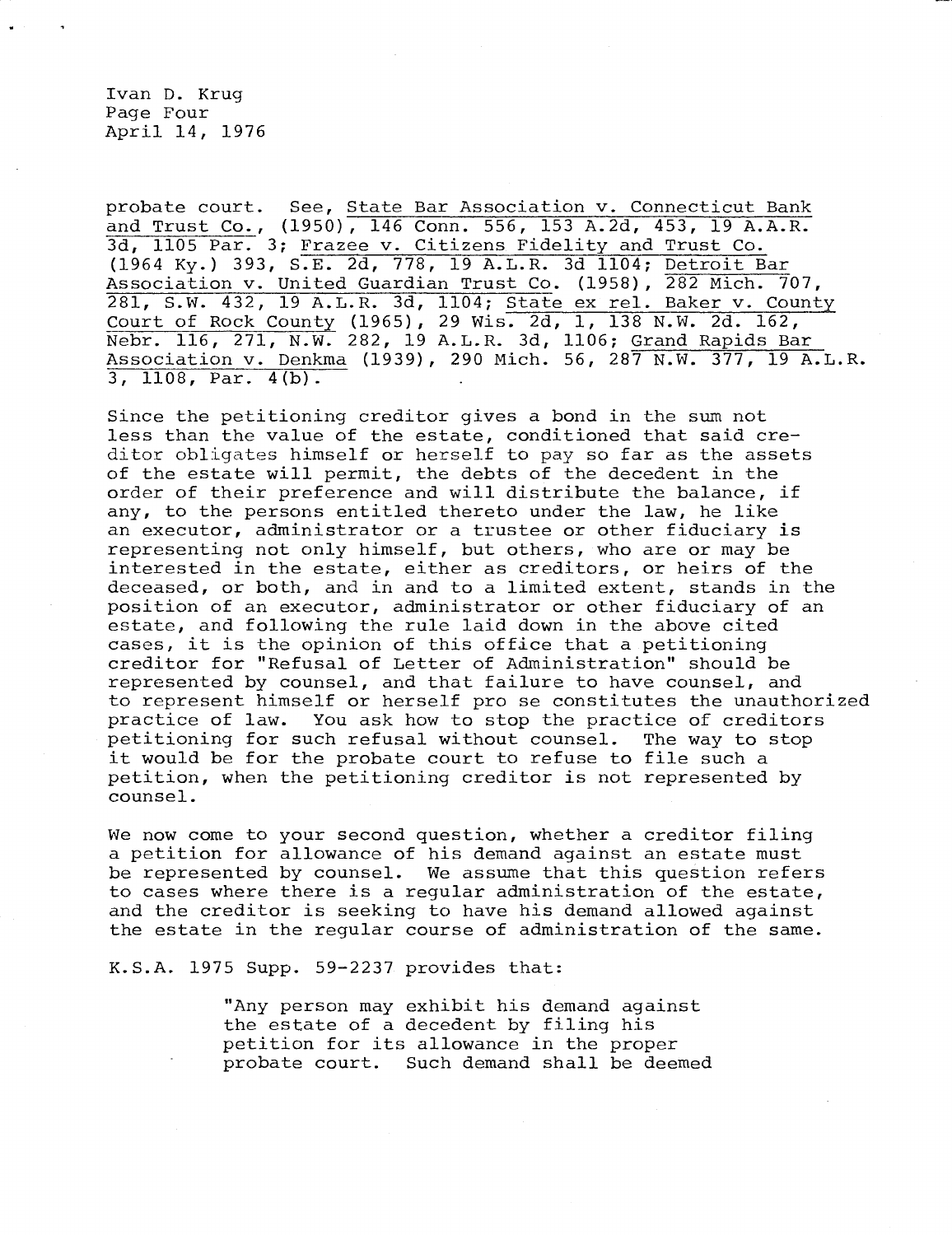Ivan D. Krug Page Five April 14, 1976

> duly exhibited from the date of filing of said petition."

In 7 Am. Jur. 2d, 46, Attorneys at Law, § 6, entitled "Necessity That Litigant Appear By Counsel", we find the following:

> "The right of a litigant to appear by attorney does not make that method of appearance obligatory. A party to an action may appear in his own proper person or by an attorney, unless the party is a corporation, in which case it may appear only by attorney."

See, Osborn v. Bank of United States, 9 (Wheat) (United States) 738, 6 L.Ed. 204; Funded Debt Comms. v. Younger, 29 Cal. 147; Abernathy v. Burns, 206 N.C. 370, 173 S.E. 899. A litigant has a right to act as his own attorney, but if he does so, he should be restricted to the same rules of evidence and procedure as those qualified to practice law; otherwise, ignorance is justifiably rewarded. Hence, the fact that a layman elects to represent himself does not excuse him from a failure to prove his cause of action. Lombardi v. Citizens National Trust and Savings Bank, 137 Cal. App. 2d, 206, 289 P.2d, 823; 7 Am. Jur. 2d, 46 Par. 6, Note 12.

In 5 Am. Jur. 2d, 487, Appearance, § 10, entitled "Who May Appear, we find the following:

> "As a general rule, any person who is sui juris may enter an appearance and thereby confer on the court jurisdiction over his person. This rule embraces domestic corporations, foreign corporations, municipal corporations and individuals. As a general rule an appearnce is made through an attorney, although that is not necessary. One may appear in his own proper person or may authorize another to appear for him."

See, Beardsley v. Beardsley, 144 Conn. 725; 137 A. 2d. 752; Drougly v. Dougly, 55 Wash. 2d, 718, 349 P.2d. 1073. In all courts of the United States, the parties may plead and conduct their own cases personally or by counsel; 28 U.S.C. 1654.